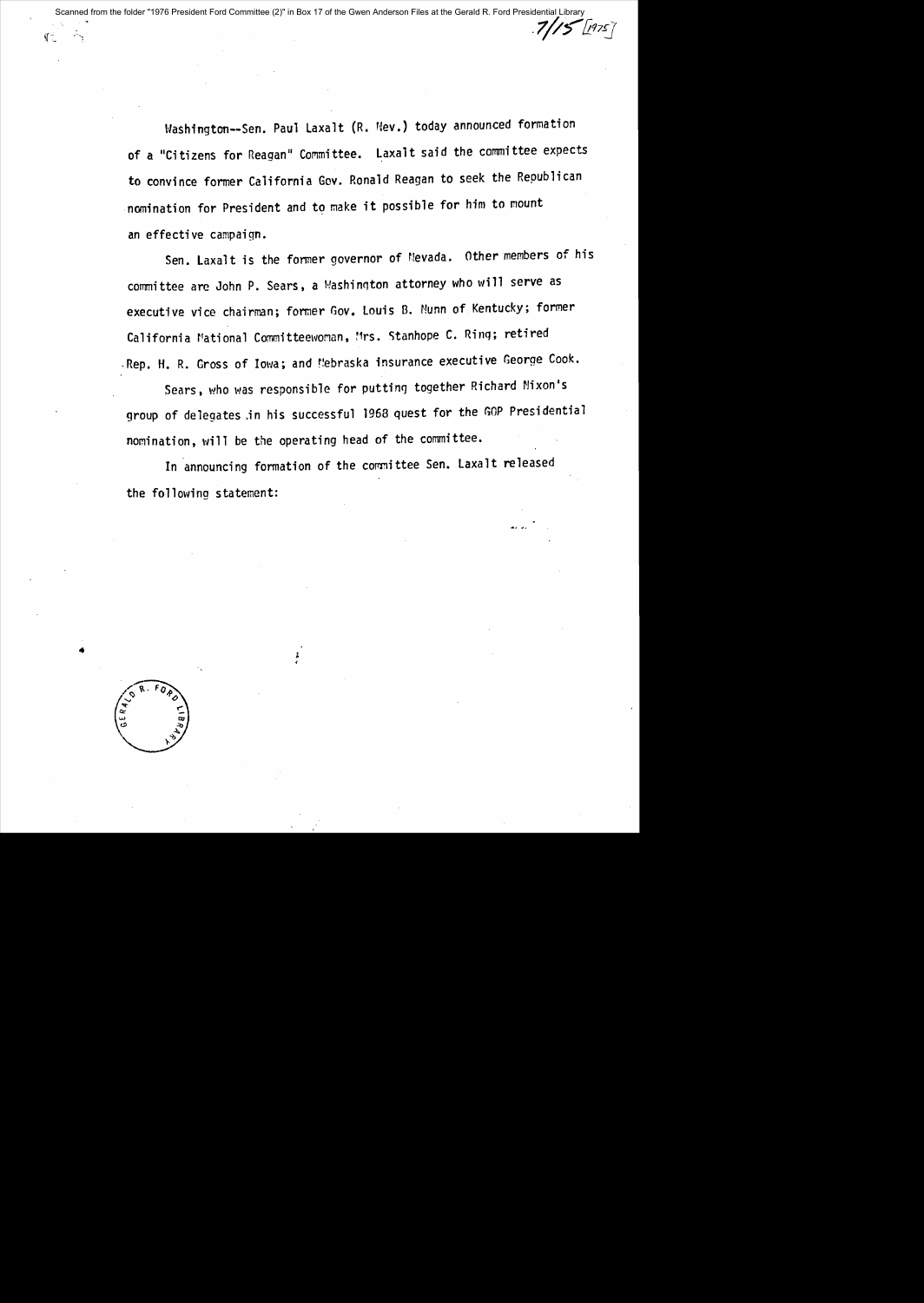## STATEMENT BY SENATOR PAUL LAXALT

WASHINGTON, D. C.

## JULY 15, 1975

We have called this press conference today to announce the formation of a "Citizens For Reagan" Committee.

The purpose of this Committee is to build an organization and raise the money necessary to conduct a viable and effective campaign once Governor Reagan decides to become an active candidate.

The decision to take this step has not been an easy one. Mr. Ford came to the Presidency under circumstances unique in American history, amidst problems of confidence, international unrest and domestic instability which are unparalleled. All of us, Democrats and Republicans alike, must give him our support lest others in the world receive the impression that America is too weak or immobile to act.

Yet, Mr. Ford's efforts to cope with these problems on a day-to-day basis provide little relief for the vast majority of Americans who yearn for a leader who can communicate a realistic perspective on America's future.

The process by which the American people have become frustrated and untrusting of their political leaders has. been huilt up over the many years in which there has been far too much promising and far too little performance after election.

We have had far too many instances in our political history where the voters have been left with a choice of deciding between the "lesser of two evils." This country cannot ultimately survive if Presidential elections continue to be decided on the same basis.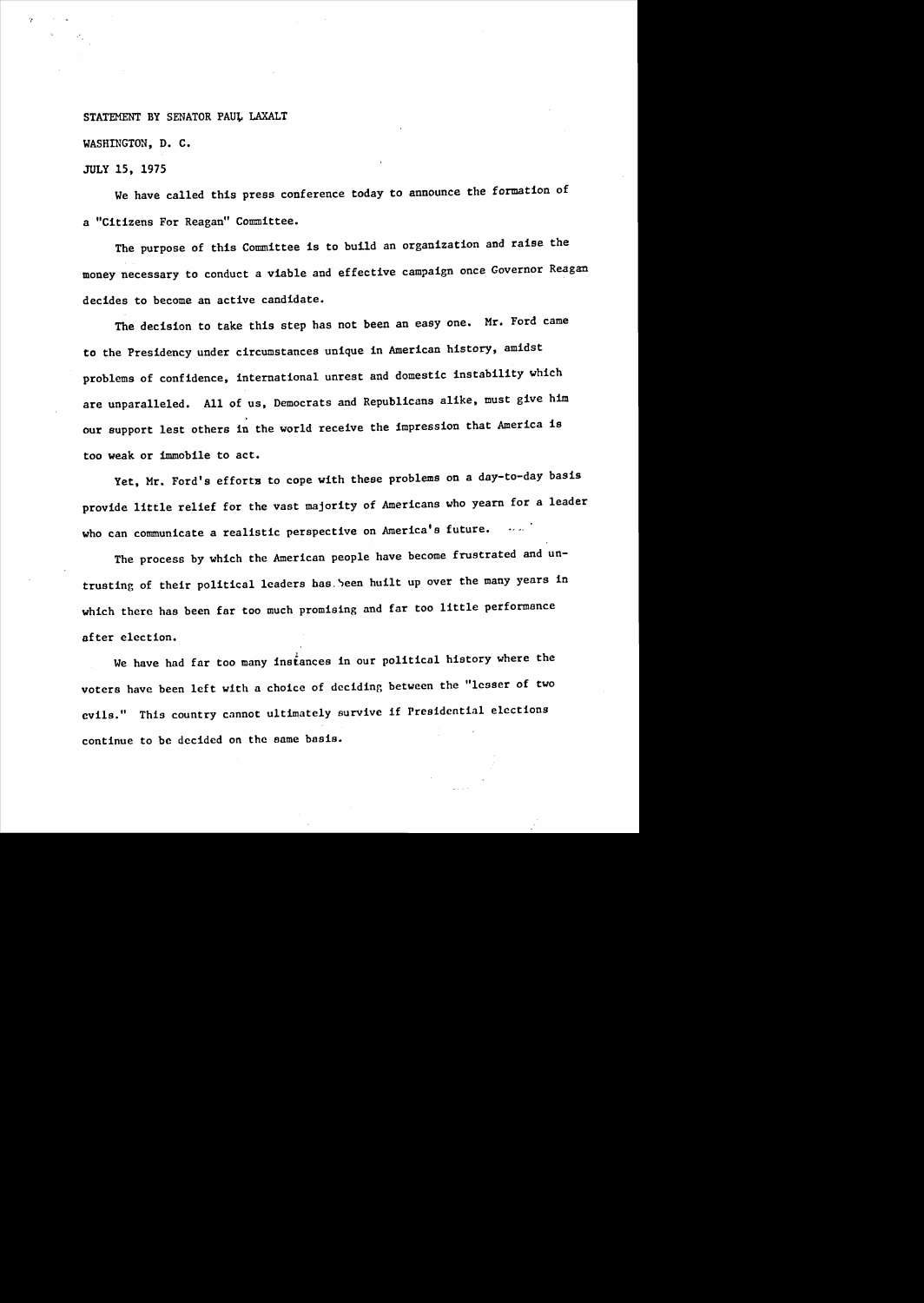Moreover, as Republicans, we cannot meet our responsibility to the country by anticipating a Presidential race which would merely take advantage of the presumed weakness in the Democratic Party. We owe a positive obligation to the American people to demonstrate that we have thoroughly searched our ranks, considered all the alternatives and nominated our most effective leader. We must convince the people that we will not only try, but also will actually do those things which we agree must be done.

That can only be achieved, in my opinion, by the candidates submitting themselves to the people in the primary process.

The next President must enter office armed with a positive compact between himself and the American people. such that Congress will realize that there is no longer any merit in political expediency. We believe that Governor Reagan is a man who stands tall among American politicans in his demonstrated ability to do those things which he promises.

•

, ~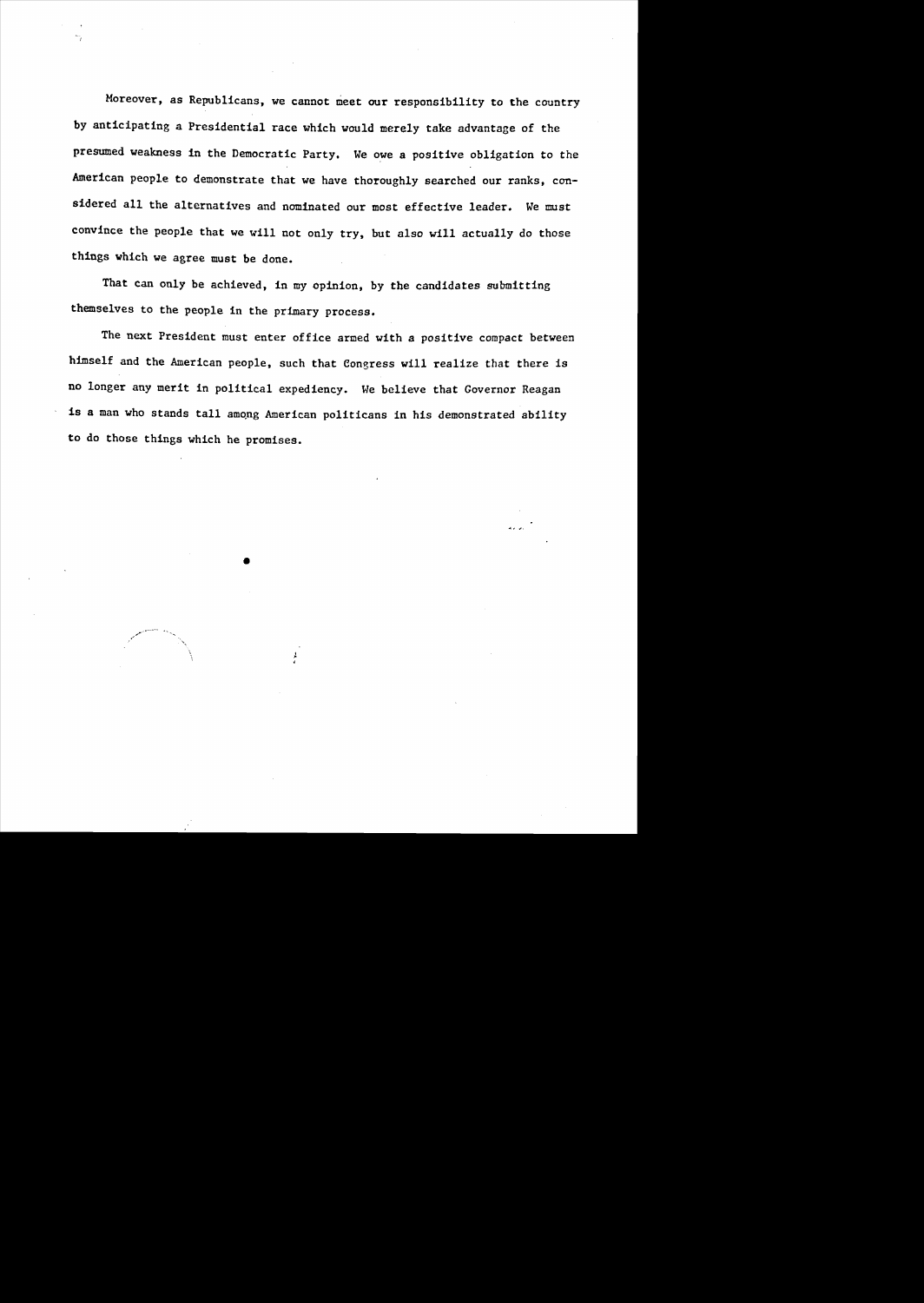SEN. PAUL D. LAXALT (R. Nev.), chairman of "Citizens for Reagan", has been a Republican Party leader both nationally and in his home state for many years. He was the first major public official to endorse the presidential candidacy of Barry Goldwater.

Sen. Laxalt was elected to the United States Senate in 1974. He was one of only two Republicans elected to the Senate in that year. Prior to that he served as Governor of Nevada from 1967 to 1971. Other elective offices include Lieutenant Governor from 1963 to 1966 and District Attorney for Ormsby County, Mevada's capital county, from 1951-1954.

Laxalt, 52, is a native of Mevada. Before his election to the Senate he was a senior partner in the law firm of Laxalt, Berry and Allison of Carson City.

LOUIS B. NUNN, former Governor of Kentucky, has been an active worker on behalf of Republican Presidents and Senators. In 1956 he served as Kentucky chairman for the Eisenhover-Mixon ticket as well as for the senate campaigns of John Sherman Cooperaand Thruston B. Morton. In 1960 he headed the Nixon-Lodge campaign as well as the election campaign of Sen. Ccoper. In 1962 he was chairman of the reelection campaign of Sen. Morton.

Gov. Nunn served as chairman of the Republican Governors' conference in 1971. He was first elected to public office at the age of 29 when he won election as a county judge.

Currently he practices law with the firm of Stoll, Keenon & Park in Lexington, Ky.

H. R. GROSS, who spent 36 years as a member of the United States House of Representatives, is nationally known for his effective opposition to wasteful and extravagant government spending.

Mr. Gross, of Materloo, Iova, retired from the Congress in 1974. A native of Iowa, Mr. Gross worked as a reporter, editor and radio news commentator before his election to the House.

He worked with Gov. Reagan when the latter was a young sportscaster in Iowa.

Mr. Gross was first elected to the House in 1948. He retired at the end of the 1973-74 session.